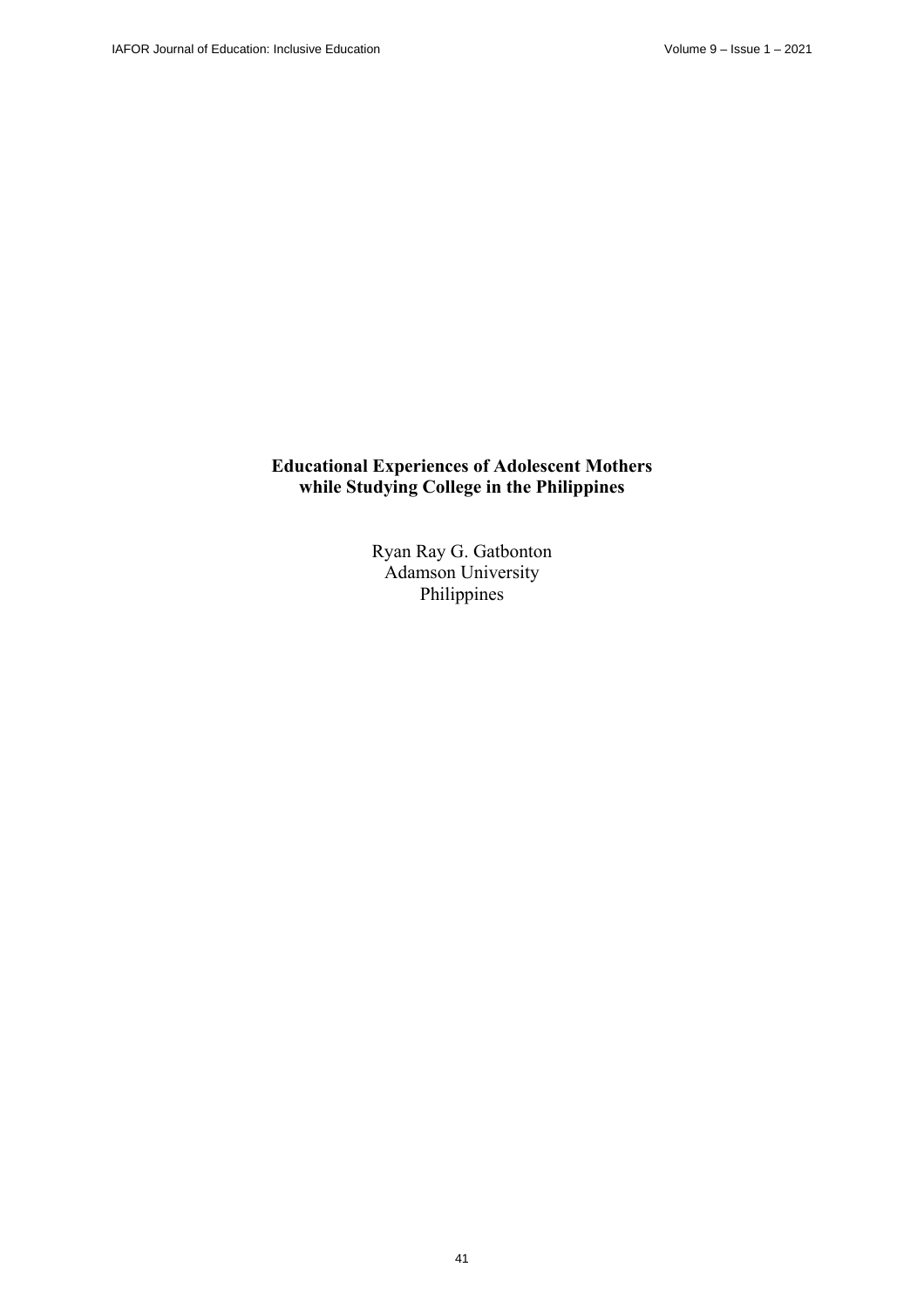#### **Abstract**

Adolescent pregnancy is a significant societal issue that results in lost opportunities for teenage girls in both developed and developing countries. This phenomenological research study explored the lived experience of adolescent mothers during their college years. Eight participants were asked, via unstructured interview, to share their experiences as college students in the midst of pregnancy. Data was analyzed using Collaizi's method, while member checks and expert audits of interview outputs were done to ensure trustworthiness. Results show that the participants went through several stages in their plight: they faced the complexities of adolescent pregnancy alongside college education; dealt with life and educational conflicts; appreciated the importance of education; found the resolve to carry on for their child; and dreamt of a better future for their families. These findings were clustered into themes and related to Parson's Adaptation, Goal Attainment, Integration, and Latency theory, as adolescent pregnancy paved the way for teenagers to assimilate society's expectations of responsible adulthood. Consistent with academic literature, the participants' experiences show that adolescent mothers are vulnerable in the education setting, and need proper guidance to achieve their full potential. This research can serve as groundwork for initiating several educational reforms. A multicomponent intervention program was developed that is rooted in school and community partnerships.

*Keywords*: adolescent development, educational resilience, inclusive education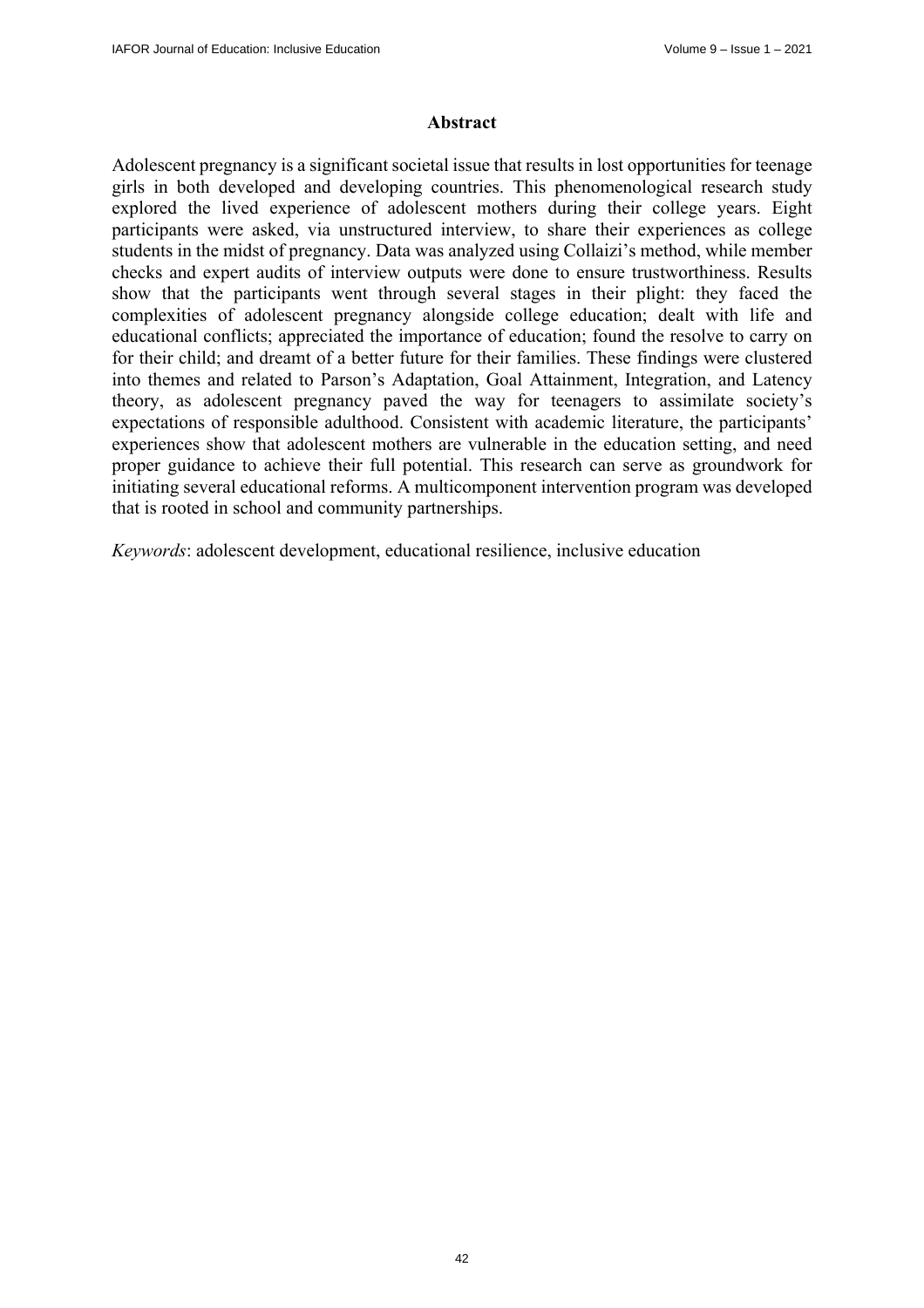Adolescent pregnancy is an issue with significant societal impact worldwide. Around 16 million girls aged 15 to 19 years old give birth every year (World Health Organization, 2014). In the Philippines, it is estimated that 1 in 10 Filipino teenagers get pregnant (Philippine Statistics Authority, 2018), making the country the only Asia Pacific nation with a significant rise in teenage pregnancy. Poverty is inextricably linked to adolescent childbearing because it hinders young mothers' ability to attend school and find good job opportunities.

Several studies have been undertaken to shed light on the issues pertaining to adolescent pregnancy, but most of them have explored the matter with little regard for its human element. This study is particularly relevant today, particularly in the Philippine setting given the rising number of teenage pregnancies in the country and the less-than-ideal circumstances they have to deal with in the course of their childbearing.

This study, therefore, seeks to take an in-depth look at adolescent pregnancy, with a focus on its human element. It aims to answer the research question, "What is the lived experience of college students who are adolescent parents?" Such understanding is key to implementing truly meaningful programs that will benefit this vulnerable and disadvantaged group.

#### **Literature Review**

Education as a tool for social progress is an important solution to global challenges as it gives people access to science and technology (Hang-Chuon, 2017), familiarizes them with social norms and develops moral sense (Shah et al., 2016), and fosters innovative work attitudes (Overtoom, 2000). Furthermore, educating people improves personal (Shogren et al., 2017) and professional outcomes (Benett et al., 2011) that transcend nations (Ampofo et al., 2015) and lead to sustainable development (Chey & Khieu, 2017).

Education drives the movement of the social conditions of these changing times as long as it is implemented in an inclusive manner that will not contribute to the collective destruction of nations and communities (UNESCO-MGIEP [Mahatma Gandhi Institute of Education for Peace and Sustainable Development], 2017; United Nations, 2015). In particular, education should be made accessible to everyone regardless of gender and vulnerabilities. This inclusivity can be actualized by streamlining curriculums and integrating inclusive educational policies for female students (Bericat & Sánchez Bermejo, 2016; Hsiao-Chin & Shu-Ching, 2014; Karam, 2014). In the Philippines, several steps have been considered to ensure that all women will get equal access to quality education, notably the institution of laws that discourage oppression of women, such as the Magna Carta of Women, Responsible Parenthood and Reproductive Health Act of 2012, and Gender Streamlining of Higher Education.

Research shows that causes of adolescent pregnancy are rooted in the interplay of many factors. In particular, family, peer, community, and societal influence are among the major reasons for early pregnancy of adolescent girls (Asnong et al., 2018; Campero et al., 2014; Fuller et al., 2018; Krugu et al., 2016; Morón-Duarte et al., 2014; Sámano et al., 2017; Sycharuen et al., 2018; Yakubu & Salisu, 2018). Economic and situational circumstances also discourage young women from early pregnancy due to the perceived consequences of childbearing (Charlton et al., 2018; Psaki, 2016). Other precursors of early parenthood include the presence or lack of formal schooling (Almeida & Aquino, 2011; Devkota et al., 2018; Glynn et al., 2018), parental supervision and involvement (Copeland, 2017), aggressive behavior and substance abuse (Allen & Walter, 2018), and knowledge of oral contraception (Burr et al., 2013; Caffe et al., 2017).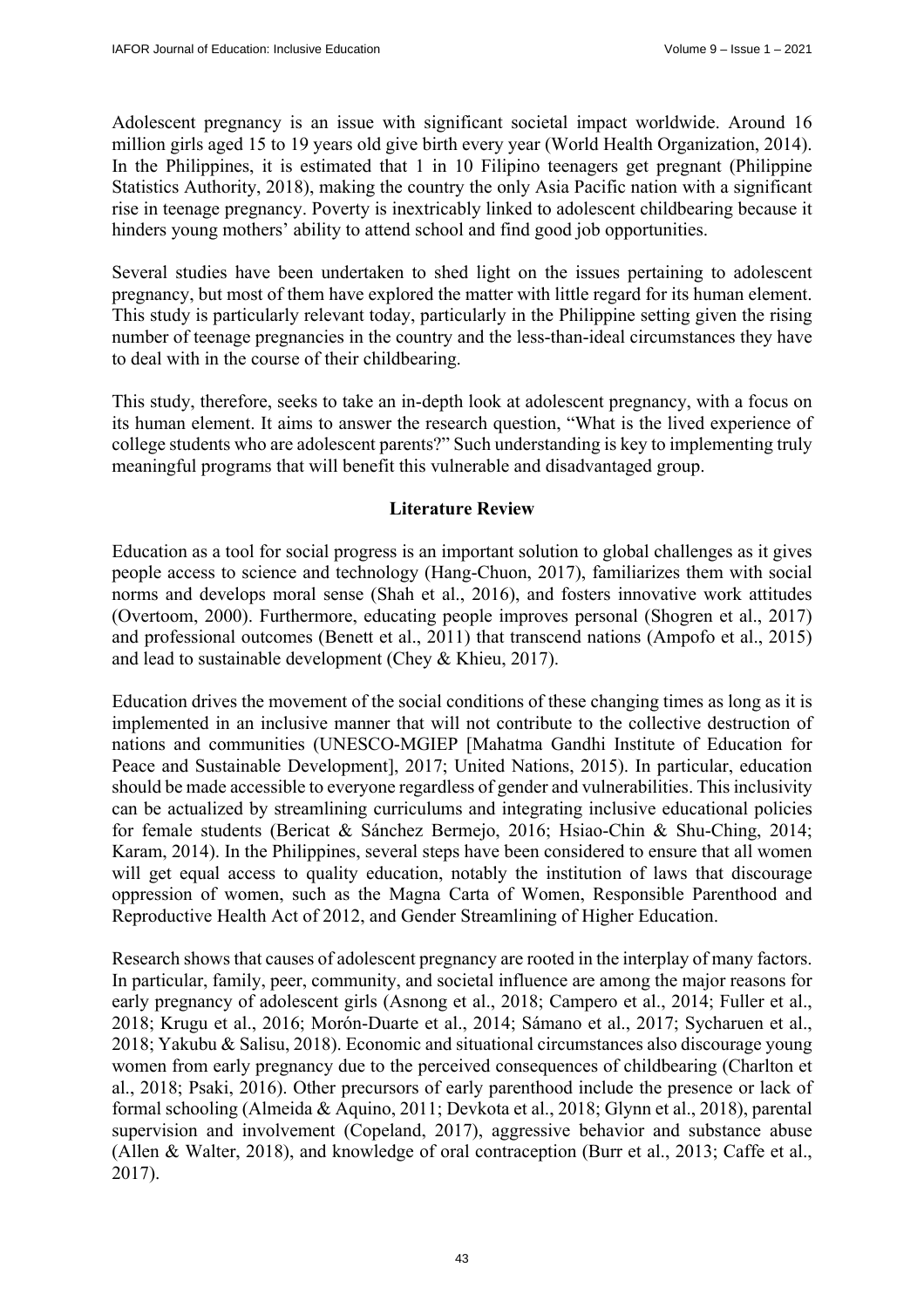According to literature, choices in resolving issues of adolescent pregnancy revolve around three options: parenthood, abortion, and adoption (Derlan et al., 2018; Gama Ibiapina et al., 2016; Gomez-Scott & Cooney, 2014; Lohan et al., 2013; Mann et al., 2015; Mokwena et al., 2016;). These options are guided by personal, religious, filial, and educational orientation (Bell et al., 2013; Biney & Nyarko, 2017; Challa et al., 2017; Chi Watts et al., 2015; Loke & Lam, 2014; Ndjukendi et al., 2017; Shahabuddin et al., 2017).

There are several implications to early pregnancy. Physically, it affects the adolescent mother because the pregnancy stresses both her body and the growing baby (Jeha et al., 2015; Kansu-Celice et al., 2017; Loto et al., 2009; Pauli et al., 2013; Pires et al., 2014; Sokulmez & Ozenoglu, 2013; Xavier et al., 2018). Socially, adolescent pregnancy results in significant changes to family roles and to community functioning (Annang et al., 2014; Aparicio et al., 2016; Dalton, 2015; Epstein et al., 2018; Hindin, 2014; Kleine, 2005; Shpiegel & Cascardi, 2018; Yussif et al., 2017). Educationally, teenage pregnancy poses difficulties to students as parenting roles can sometimes come into conflict with academic tasks (Almeida & Aquino, 2011; Glynn et al., 2018; Kleine, 2005). Ultimately, social stigma arises, further complicating the already complex circumstances the adolescent mother has to deal with (Banerjee et al., 2009; The National Campaign to Prevent Teen Pregnancy, 2002). Interspersing the literature, the findings of this research were understood in the lens of Parson's theory of Adaptation, Goal Attainment, Integration, and Latency or the AGIL model (1970).

The majority of research cited was quantitative in nature and failed to explain the whole phenomenon of adolescent pregnancy. The interplay of the many factors and stories leading to young motherhood were not documented properly and adequately. The meaning of the teenage pregnancy experience was reduced in richness because of the quantitative understanding of it. This is the reason why a more nuanced exploration of this issue is needed moving forward.

#### **Method**

## **Research design and setting**

This study used the phenomenological approach that explored the lived experiences of adolescent mothers during their college education. In particular, this study took a descriptive phenomenology approach, which discovered the invariant or universal essence of schooling while being pregnant and parenting. It was conducted in the context of Philippine higher education, with all participants living and studying in urban areas within Metro Manila.

#### **Sampling and sample size**

Eight participants were recruited through purposive sampling. Maximum variation was employed in selecting adolescent mothers who have shared demographic characteristics that cut across cases and have emerged out of heterogeneity. The following characteristics were considered: experienced teenage pregnancy while in college, current age, type of school attended, religion, and life circumstances. The only exclusion criterion is adolescent pregnancy outside college education. Preliminary interpretation of responses was done vis-à-vis data collection to identify data saturation. No new themes and significant statements were identified after the 8th participant was interviewed. At this point, the sample size was deemed sufficient since data saturation had been reached based on the inductive thematic saturation model proposed by Saunders et al. (2017).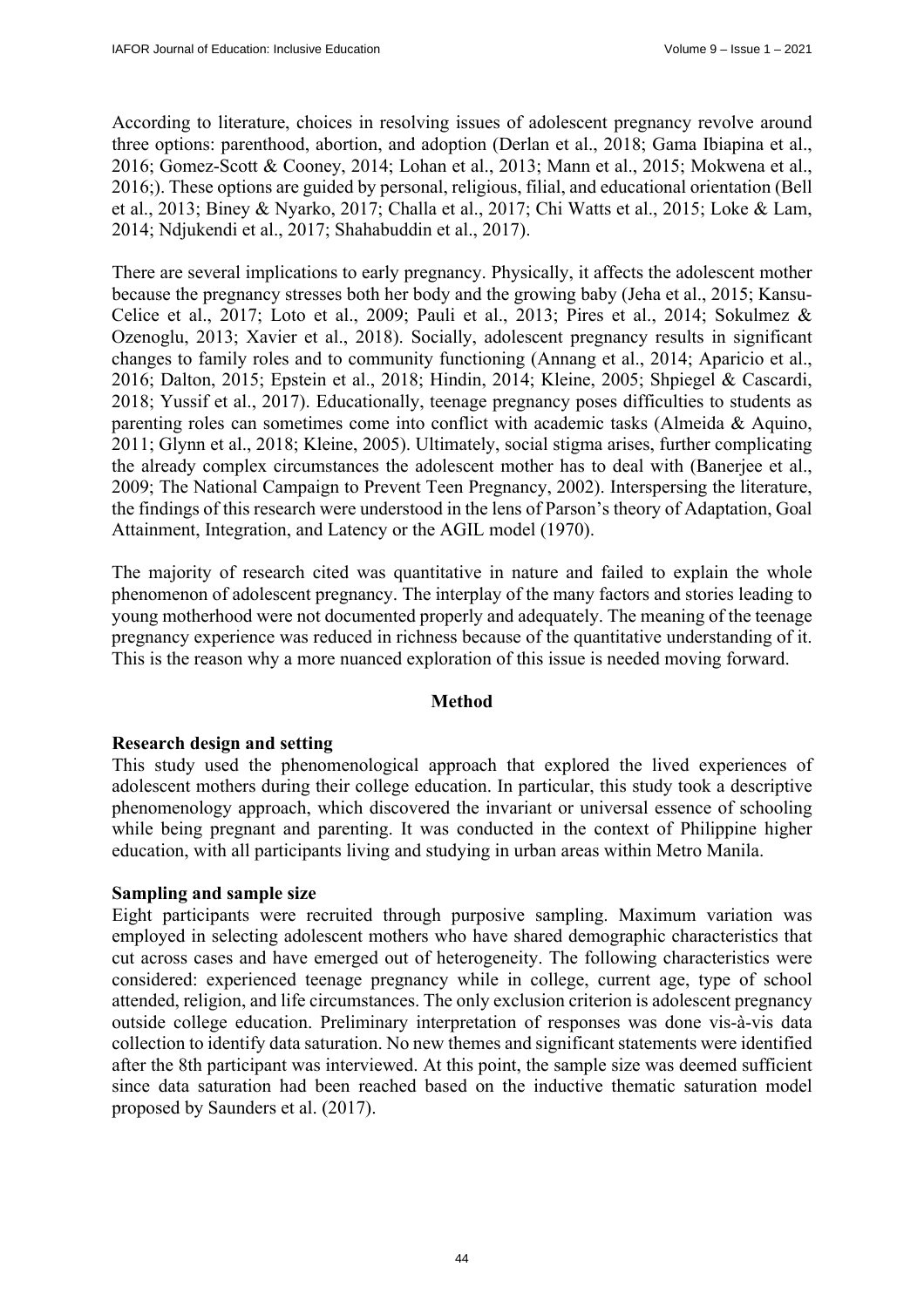#### **Data Collection Procedure**

Prior to data collection, the researcher kept a reflexive journal on his own feelings and prejudgment of the phenomenon. In this way, judgmental attitudes were kept in check and were not conveyed to the participants. They were interviewed in-depth in an unstructured manner to find out the answer to the question: "What is the lived experience of college students who are adolescent parents?" Follow-up questions were asked such as, "What was your initial reaction when you learned of your situation?" and "What was the reaction of your significant others when they learned that you were pregnant?" Contextual questions were also asked as the interview unfolded naturally.

Some adolescent mothers were selected based on the researcher's knowledge of them meeting the aforementioned criteria. Others were selected based on referrals from previous participants. Interviews were conducted in private, with the participants' convenience and comfort in mind. The researcher listened to the participants and offered neither advice nor personal experience. A psychologist was also on standby to provide psychological support where necessary. The participants were allowed to have a support person with them throughout the interview.

#### **Data Analysis**

Conversations were transcribed and assigned codes using a scheme. Data were analyzed using Collaizi's method for procedural interpretation of phenomenology. The steps involve familiarization with the narratives, identifying and assigning codes to significant statements, formulating meanings, clustering themes, developing exhaustive descriptions, producing the fundamental structure, and verifying the fundamental structure. Themes ultimately emerged as data were sorted and perused. Total immersion in the data gathered was necessary to ensure a thorough description and understanding of the phenomenon.

#### **Trustworthiness of Data**

Trustworthiness of data is an important cornerstone of qualitative research. Its four dimensions of credibility, transferability, dependability, and confirmability were given careful consideration. Strengthening these aspects is necessary to properly portray the phenomenon of adolescent pregnancy. Credibility, or the confidence in the truth of data and its interpretation, was ensured through member checking. Each participant was given a chance to review the outputs of the analysis. Interview transcripts were appended in the full manuscript to ensure transferability, or the extent to which the findings can be applied to other settings. Transferability provides a paper trail from which other researchers can get ideas to transfer the conclusions of this study to other circumstances. Independent expert auditing was conducted to ensure confirmability (objectivity of data) and dependability (stability of data over time and conditions).

#### **Ethical Considerations**

Ethics approval was secured for this study from the University Ethics Review Committee of Adamson University (Protocol Number: 2018-04-GRA-01). The participants were asked if they were willing to participate in the study. The processes, risks, and benefits of this research were explained thoroughly to the participants, and their written consent was obtained. They were assigned pseudonyms to keep their identities private, and the interviews themselves were conducted privately. The interview transcripts were kept confidential, audio records were deleted after transcription, and personal information were not disclosed to anyone.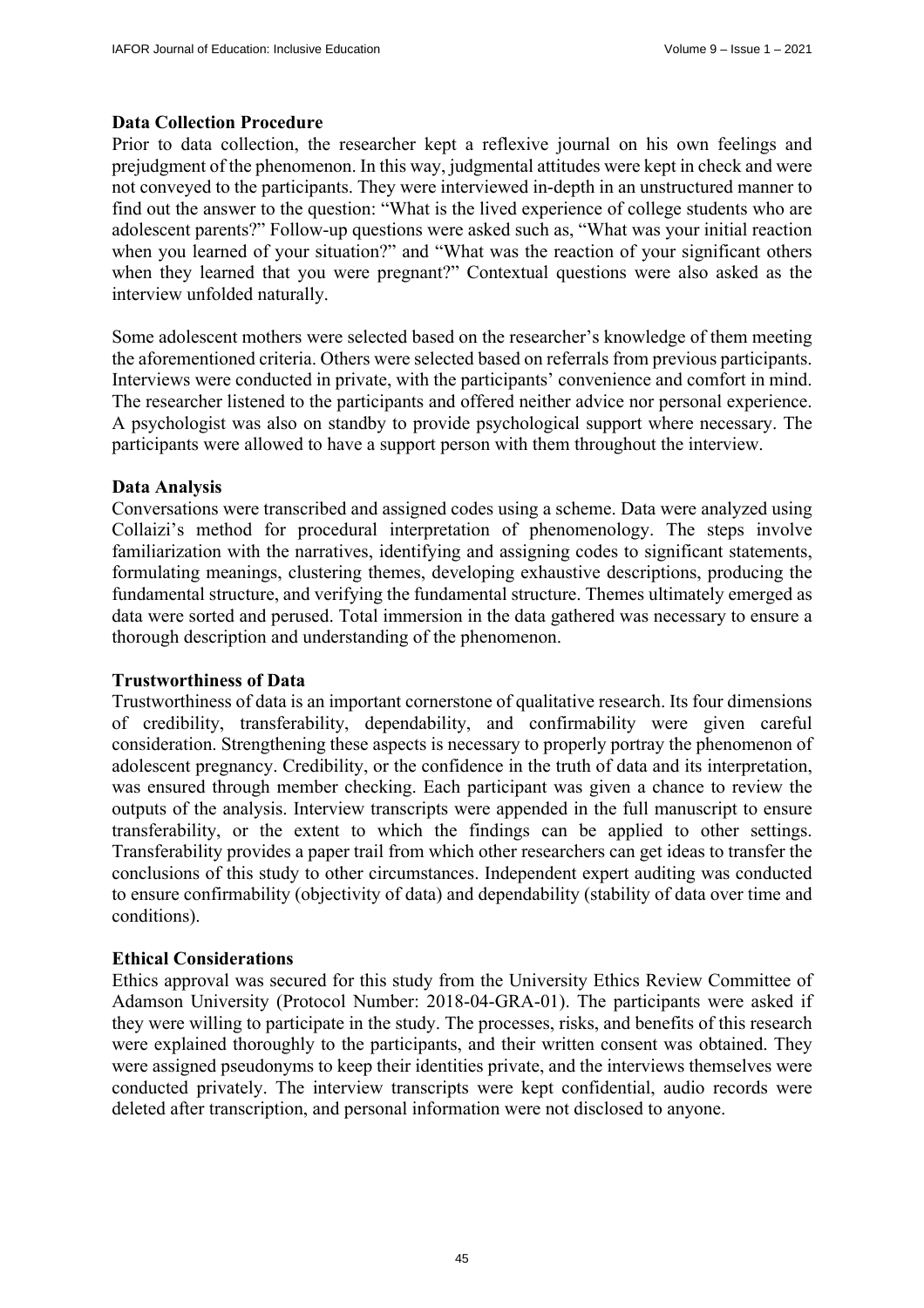#### **Limitations of the Study**

This study has potential limitations. Transferability, or the extent to which qualitative findings can be transferred to other settings, may be limited due to the sample size. However, the indepth interviews generated significant descriptions of observed transactions and processes. Data transcription and management can dilute the richness of data, as expected, in handling qualitative information. This was addressed by thoughtful transcription of narratives.

#### **Findings**

The participants shared their thoughts, feelings, and rationalizations on the circumstances, complexities, struggles, challenges, worth, and meaning of life as a pregnant young woman enrolled in college. They come from different family backgrounds, religious orientation, and socioeconomic classes. Table 1 describes the profile of the participants.

| Participant | Age at<br>First<br>Pregnancy | Current<br>Age | School<br>Attended | Religion   | Life Circumstances            |
|-------------|------------------------------|----------------|--------------------|------------|-------------------------------|
| Aliyah      | 17                           | 24             | Private,           | Catholic   | Eldest among 4 children; not  |
|             |                              |                | non-sectarian      |            | allowed to be in civil union  |
| Bettina     | 18                           | 22             | Private,           | Catholic   | Lived with the child's father |
|             |                              |                | non-sectarian      |            | and eventually got married    |
| Candice     | 19                           | 21             | Private,           | Catholic   | Mother also experienced       |
|             |                              |                | non-sectarian      |            | teenage pregnancy             |
| Denise      | 18                           | 23             | Private,           | Iglesia ni | Lives with foster parents; a  |
|             |                              |                | non-sectarian      | Cristo     | victim of partner violence    |
| Erich       | 18                           | 31             | Private,           | Catholic   | Supported by relatives in her |
|             |                              |                | sectarian          |            | studies and eventually        |
|             |                              |                |                    |            | obtained her doctoral degree  |
| Florence    | 18                           | 25             | Private,           | Iglesia ni | Stopped studying during her   |
|             |                              |                | sectarian          | Cristo     | first pregnancy; lived with   |
|             |                              |                |                    |            | husband after giving birth    |
| Geneva      | 19                           | 21             | Public,            | Catholic   | Mother and sister also had    |
|             |                              |                | non-sectarian      |            | adolescent pregnancy          |
| Halima      | 19                           | 24             | Public,            | Born-      | Got pregnant in               |
|             |                              |                | non-sectarian      | again      | cohabitation; stopped         |
|             |                              |                |                    | Christian  | studying due to parenting     |

Table 1: Summary of the participants' demographic profile

Data from the interviews revealed five significant themes: *Facing the ordeal*, *Path to parenthood*, *Embracing the value of education*, *Standing up and being strong*, and *Envisioning the family*. These themes were related to each other to capture the full meaning of the phenomenon.

## **Theme I: Facing the Ordeal**

*Facing the ordeal* describes the college students' experiences, including gender and sexuality issues, during the pregnancy. The complexities and circumstances of adolescent pregnancy were narrated and related to their college education. They explained the different emotional challenges they faced during the pregnancy, such as fear of what will happen, uncertainty with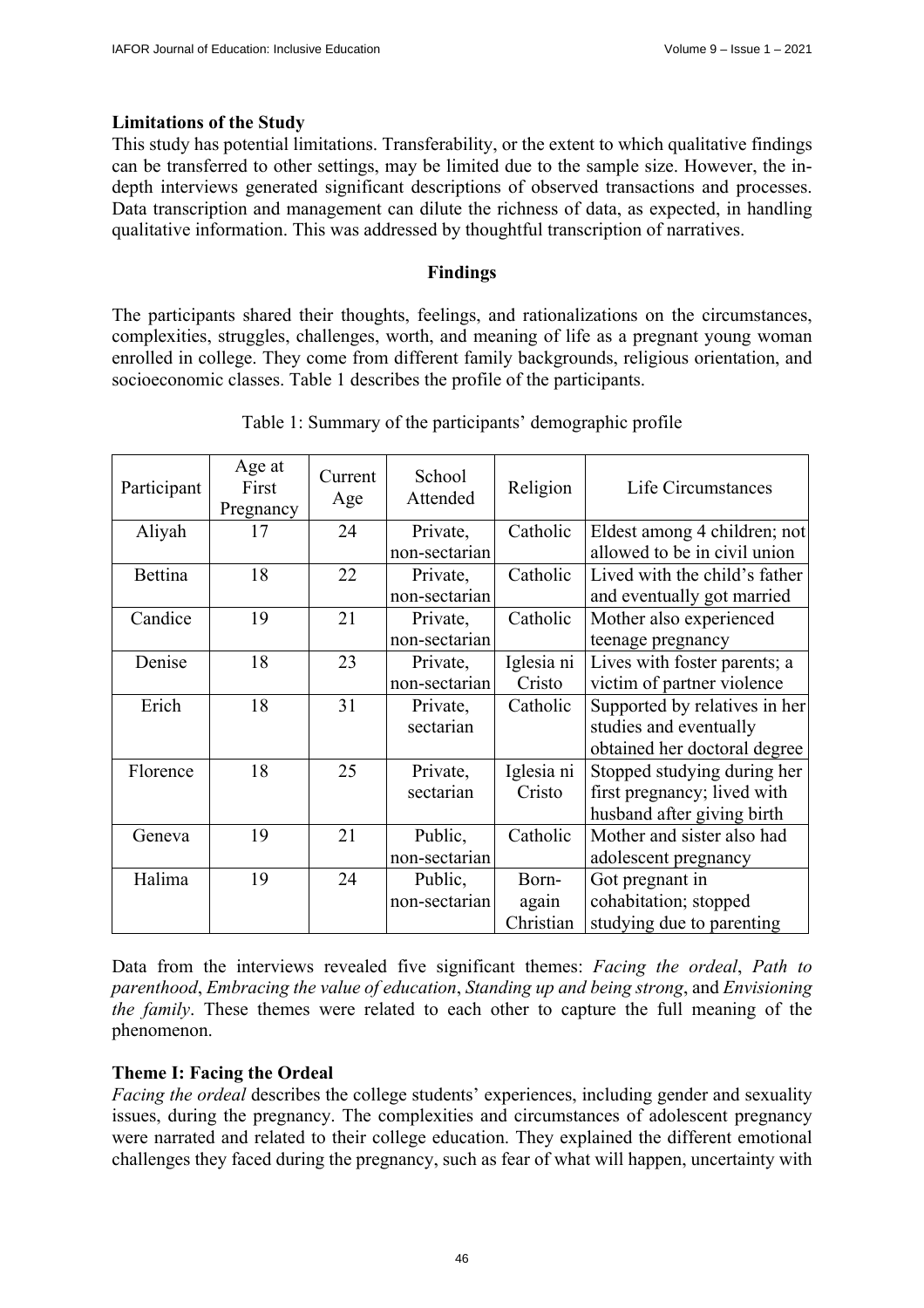the future, anger to oneself, denial, social stigma, prejudice from family and friends, and discontinued education.

This theme is best described by Aliyah's statement:

*I was apprehensive of my child's future. Of course, I was anxious because this is what I did. I don't want this to happen also to my child. I thought of how I will raise my child if I go abroad, with my boyfriend. I will bring him.* 

Erich also aired her similar concern:

*My initial response was fear. I felt afraid that I won't be able to fulfill my dream. I got afraid to the point that when I had an ultrasound and I learned that I was pregnant, I cried because I want to finish my studies.* 

#### **Theme II: Path to Parenthood**

*Path to parenthood* describes the college students' experiences during and immediately after the pregnancy. It explains the internal and external battles of the young mothers during childbearing and after giving birth. It is characterized by health issues (their own and their child's), socioeconomic sacrifices, educational struggles, and family adjustments. The participants described how they struggled with the demands of motherhood and the difficulties they continuously face to fulfill this role. It also portrays the totality of the life lived by the participants after their pregnancy.

Bettina talks about her hardships in balancing studies and parenting roles:

*It's really staying late. It's really about sleep. Sometimes, I cry already. Because during duty, you need to wake up early. My baby's awake in the evening. That's why my husband and I seem to get colds and cough every month. Every time I go to our clinic, the doctor says it must be due to fatigue.* 

#### Denise shared her experience as a battered wife:

*He punches me. One time, I even went to the police because I had bruises all over. It's like this, there was no one at their place, and a relative died. Relatives came to help at the wake, like in bayanihan* [community cooperation]*. Then the kids and our child were left with us. When it was just the two of us, we had an argument. The kids saw us quarreling. He hit me with an arnis* [cane]*, which the tanods* [public safety officers] *use.* 

#### **Theme III: Embracing the Value of Education**

*Embracing the value of education* explains how the young mothers developed a deeper appreciation of their college education after their pregnancy. It also tackles issues about their individual worth and how they view the significance of completing their college education visa-vis providing a quality family life.

Geneva's view best reflects the essence of this theme:

*Now, my plan is to finish school. Hopefully, I really can finish for my family's future.* 

#### Denise's statement also supports this theme:

*It's like this, Mama said that she will petition us in the US when I am done with my schooling. What I plan is to go abroad also so I can provide for my child's needs.*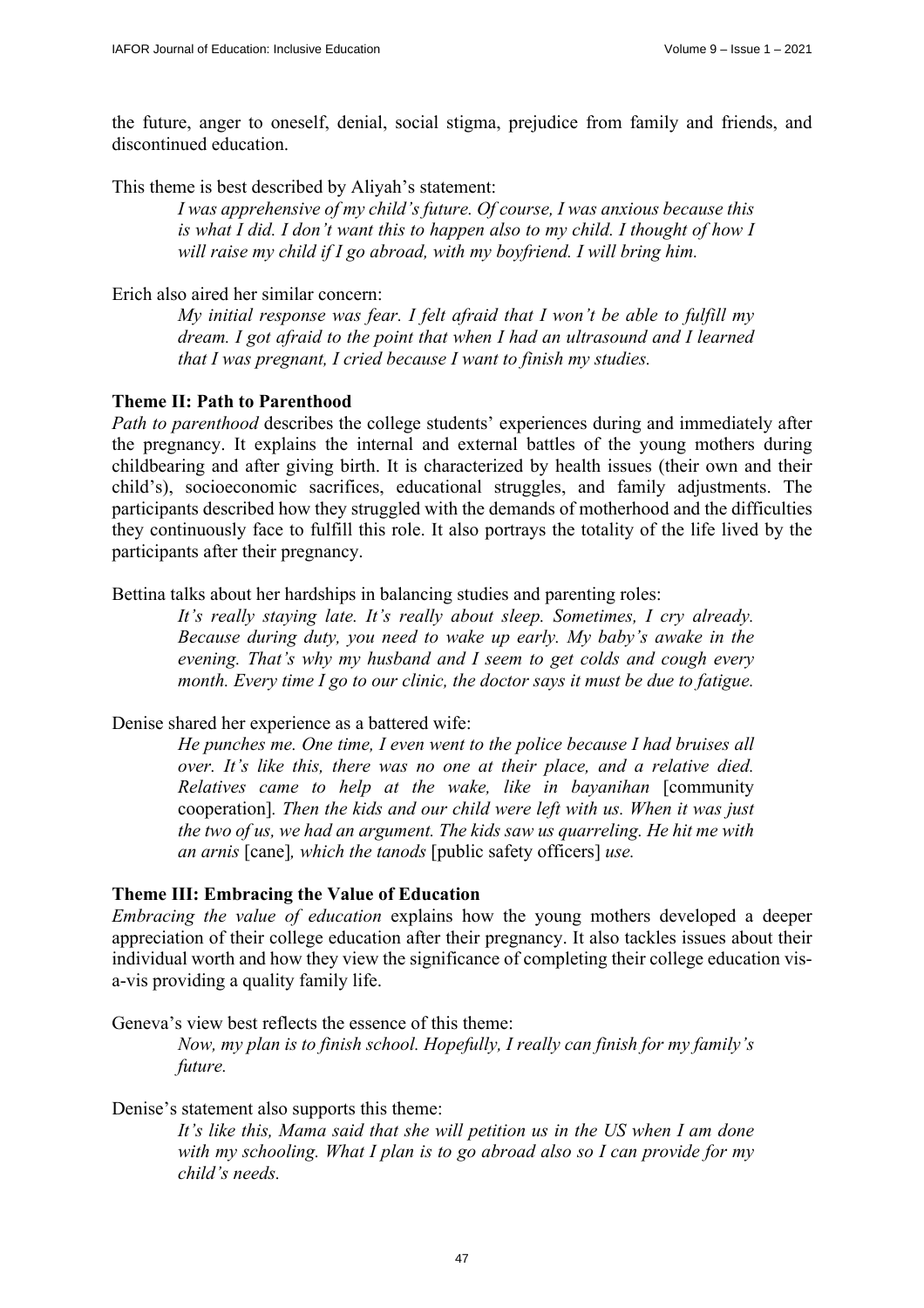# **Theme IV: Standing up and Being Strong**

*Standing up and being Strong* reveals the adolescent mothers' resolve to carry on for the benefit of their child. It highlights the different support systems that have helped them better navigate this unexpected and difficult period.

# Bettina considers this life event as transformative, noting:

*It's life-changing. Because before I got pregnant, I sleep in anyone's home*  (cries)*. I am closer with my friends. I am always at my friend's house, like that. Because my Mama is not looking for me anyway. But when I got pregnant, it suddenly became okay. My approach in life became better. Before, I really don't care. Now, I know how to decide and am more responsible* (smiles)*.* 

Candice's sharing captures the support she received during her plight:

*It's my father. He was the one who supported me. Even now, it's a good thing that he is supportive. I thought he will send me away. But I am thankful that my father gave me a chance to study.* 

# **Theme V: Envisioning the Family**

*Envisioning the family* encapsulates the adolescent mothers' dream for a better future for their child and family. It takes a look at their mental picture of their family's bright future and the reconciliation of all conflicts and grief during the pregnancy.

As Erich shared:

*I continued with my studies but he stopped. Now, he is the one studying. He is taking Criminology. I continued because I thought, what if I become the dean, or be the university president? My husband might get insecure that I have many achievements but not him. I've enrolled him at San Sebastian.* 

Halima's religious belief helped in her experience:

*But there were times that fate tests us. But thank God, we still remained together.*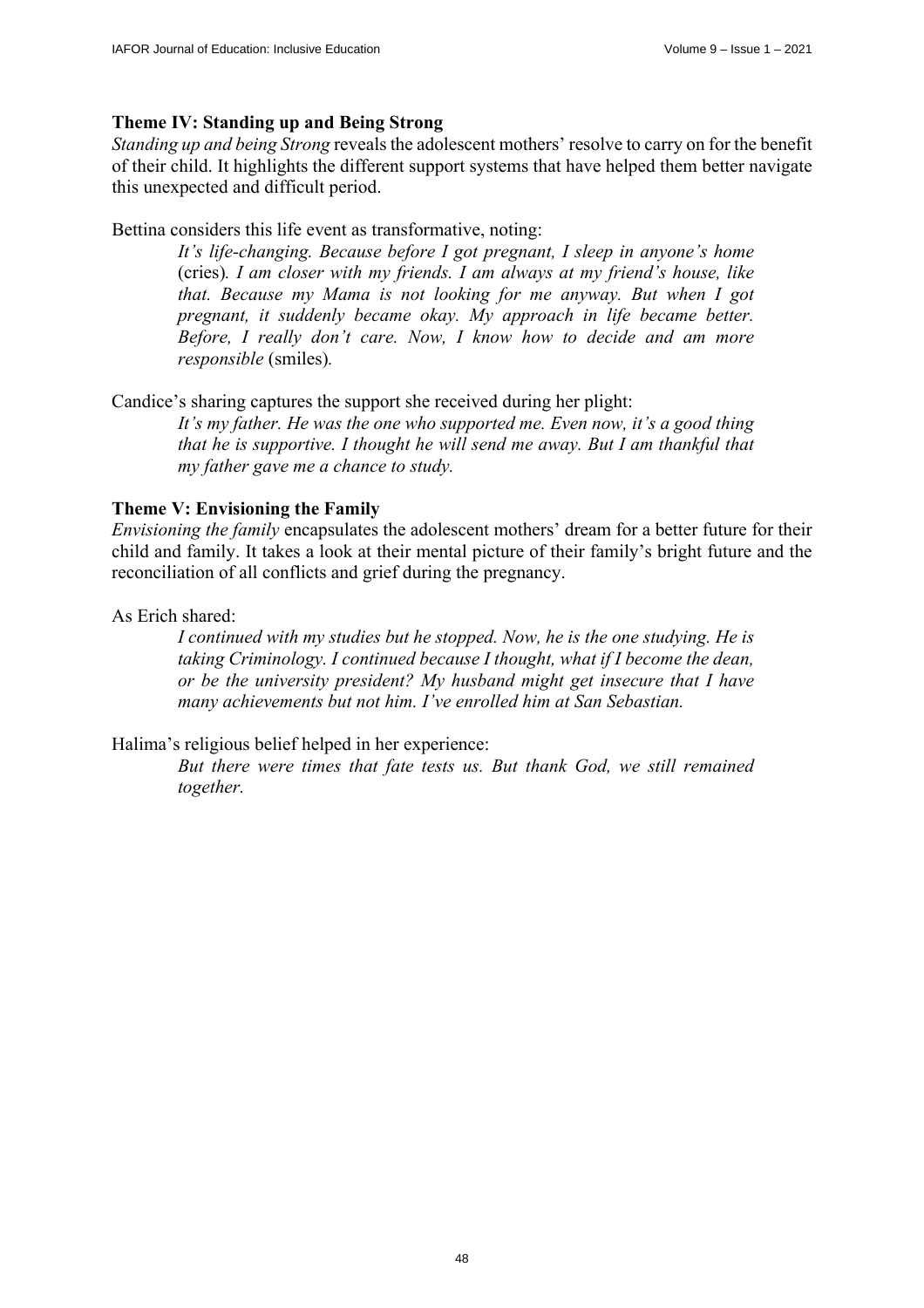| Theme           | Category                     | Subcategory                               |  |  |
|-----------------|------------------------------|-------------------------------------------|--|--|
| Ŀ               | <b>Emotional challenges</b>  | Fear of what will happen                  |  |  |
| Facing the      |                              | Uncertainty with the future               |  |  |
| ordeal          |                              | Anger to self                             |  |  |
|                 |                              | Denial                                    |  |  |
|                 | Consequences                 | Stigma from community                     |  |  |
|                 | of action                    | Prejudice from family and friends         |  |  |
|                 |                              | Discontinued education                    |  |  |
| II:             | Health concerns              | Carrying the child to term                |  |  |
| Path to         |                              | Effects on general wellbeing              |  |  |
| parenthood      | Socioeconomic                | Finding ways to provide for the child     |  |  |
|                 | sacrifices                   | Fewer social meetups                      |  |  |
|                 | <b>Educational struggles</b> | Difficulty in studying                    |  |  |
|                 |                              | Unable to continue studying               |  |  |
|                 |                              | Frequent absenteeism                      |  |  |
|                 | Family adjustments           | Isolation from partner                    |  |  |
|                 |                              | Co-parenting                              |  |  |
|                 |                              | Violence or neglect                       |  |  |
|                 |                              | Transition to parenthood                  |  |  |
| III:            | Key to progress              | Search for better living conditions       |  |  |
| Embracing the   |                              | Moving forward in life                    |  |  |
| value of        | Key to independence          | Emancipation from current situation       |  |  |
| education       |                              | Freedom to decide for the child's future  |  |  |
| IV:             | Support of partner and       | <b>Educational</b> support                |  |  |
| Standing up and | family                       | Affective support                         |  |  |
| being strong    |                              | Financial support                         |  |  |
|                 |                              | Caregiving support                        |  |  |
|                 | Lessons learned              | Accepting the things that will not change |  |  |
|                 |                              | Maturity in one's outlook                 |  |  |
|                 |                              | Motivation for self-improvement           |  |  |
| V:              | A bright future              | For my family                             |  |  |
| Envisioning the |                              | For myself                                |  |  |
| family          | Resolution of conflicts      | Forgiveness                               |  |  |
|                 |                              | Marriage and togetherness                 |  |  |

Table 2: Summary of emerging themes, categories, and subcategories

# **Discussion**

#### **Theme I: Facing the Ordeal**

Emotional challenges include fear of what will happen, uncertainty with the future, anger to oneself, and denial. These emotions were identified because of the seemingly insurmountable adversities that these women experienced during their pregnancy (Asnong et al., 2018; Chi Watts et al., 2015; Ndjukendi et al., 2017).

Perceptions of emotional burden on the part of the adolescent mothers emanate from the thought of communicating their situation to their parents (Lloyd, 2010). Consequently, the feelings of the young mothers correspond to the stages of grieving, where humans undergo the stages of denial, anger, bargaining, depression, and acceptance in the face of losing something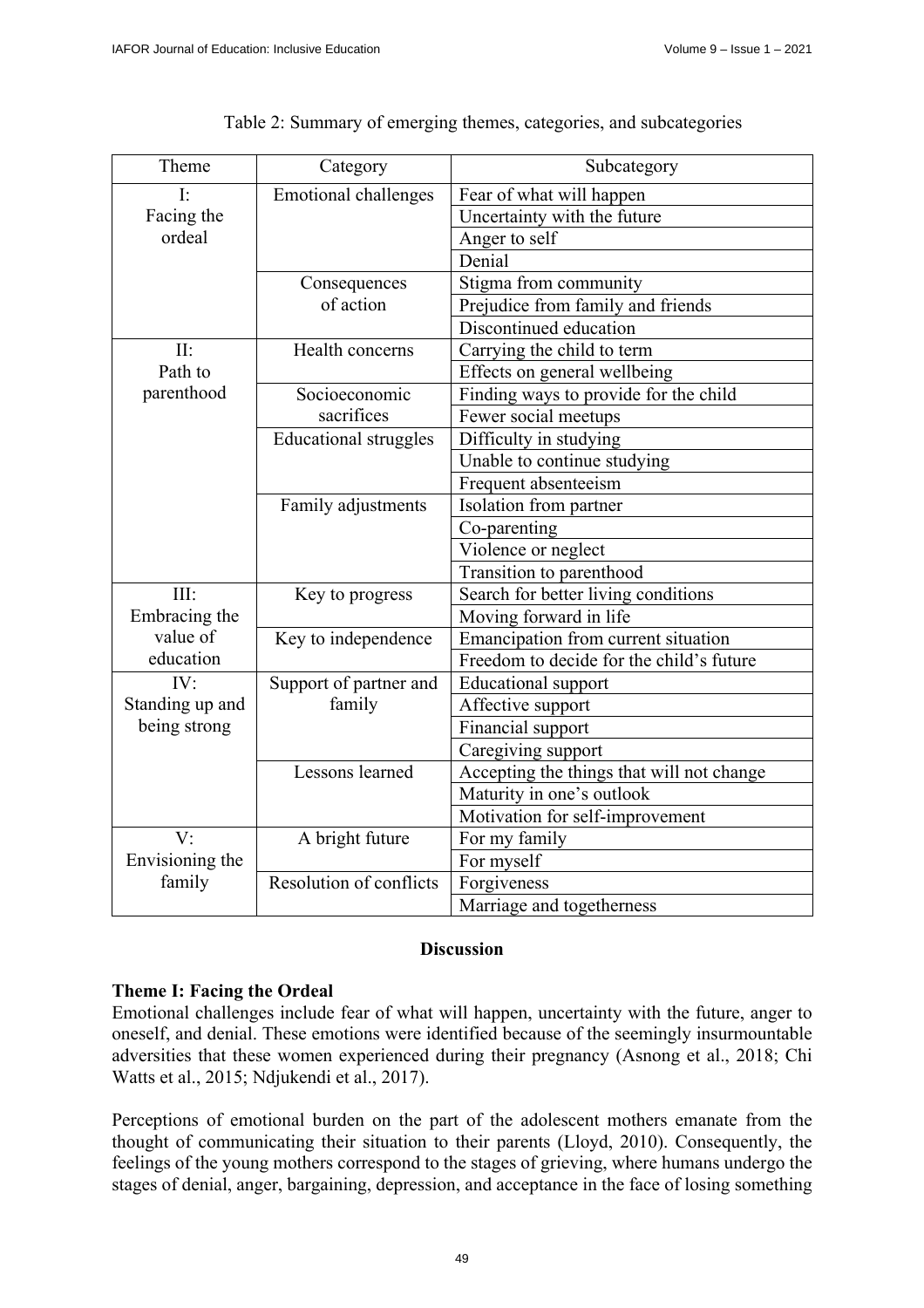(Kübler-Ross, 1969). The thought of losing academic opportunities due to early pregnancy evokes feelings of fear, uncertainty, anger, and denial, which also correspond to the five phases of grief. The consequences of adolescent pregnancy, on the other hand, include stigma from the community, prejudice from family and friends, and discontinued education.

Early pregnancy outside of marriage also begets social stigma (Banerjee et al., 2009; Copeland, 2017; Mokwena et al., 2016). This stigma is likely a direct consequence of conservative cultural sensibilities shaped by Catholic doctrines in a predominantly Christian country. Theoretically, the participants' reactions to their pregnancy can be best explained by, and are related to, Erikson's theory of psychosocial development.

Identity formation is a primary task that adolescents are expected to learn. During this stage, adolescents are concerned with their individuality and how others would perceive them (Erikson, 1959). Their perceptions of what other people would say would explain the subcategories of stigma from the community and prejudice from family and friends that emerged from the interviews.

## **Theme II: Path to Parenthood**

The health concerns of adolescent mothers include carrying their child to term and their own wellbeing. Many research studies suggest that adolescent pregnancy increases the risk of maternal complications, such as anemia, preeclampsia, depressive episodes, and other severe health conditions (Jeha et al., 2015; Loto et al., 2009; Pauli et al., 2013; Sokulmez & Ozenoglu, 2013).

Additionally, adolescent pregnancy and motherhood were predictors of poor economic outcomes, as the young mother would need to find means to support childbearing and childrearing expenses (Banerjee et al., 2009; Shpiegel & Cascardi, 2018; The National Campaign to Prevent Teen Pregnancy, 2002).

Educational struggles experienced by adolescent mothers include difficulty studying, inability to continue schooling, and frequent absenteeism. The demands of motherhood can divide the attention of college students (Almeida & Aquino, 2011; Glynn et al., 2018; Kleine, 2005), and not getting a college degree can, in turn, impact the adolescent mothers' immediate and future families (Tang et al., 2016). A vicious cycle is inevitably created even as it can be remedied by education.

Family adjustments include the subcategories of isolation from their partner, co-parenting, violence, and neglect and/or transition to parenthood. Several changes in family dynamics occur during adolescent pregnancy. Firstly, some adolescent men may opt not to accept the challenge of growing into teen fatherhood; hence, they neglect their responsibilities, abuse their partner, or isolate themselves from their partners (Derlan et al., 2018; Lohan et al., 2013; Uengwongsapat et al., 2018). This unfortunate plight is to be expected because these are stressful life events (Holmes & Rahe, 1967; Lazarus & Folkman, 1984) that force adolescent mothers to learn practical life skills and wisdom (Goodman, 1995).

## **Theme III: Embracing the Value of Education**

Education as a key to progress is viewed as one of the main reasons many adolescent mothers are determined to continue their education. It also helps that they receive support and encouragement from their significant others (Copeland, 2017; Krugu et al., 2016; Sycharuen et al., 2018; Uengwongsapat et al., 2018; Yakubu & Salisu, 2018). Achieving independence is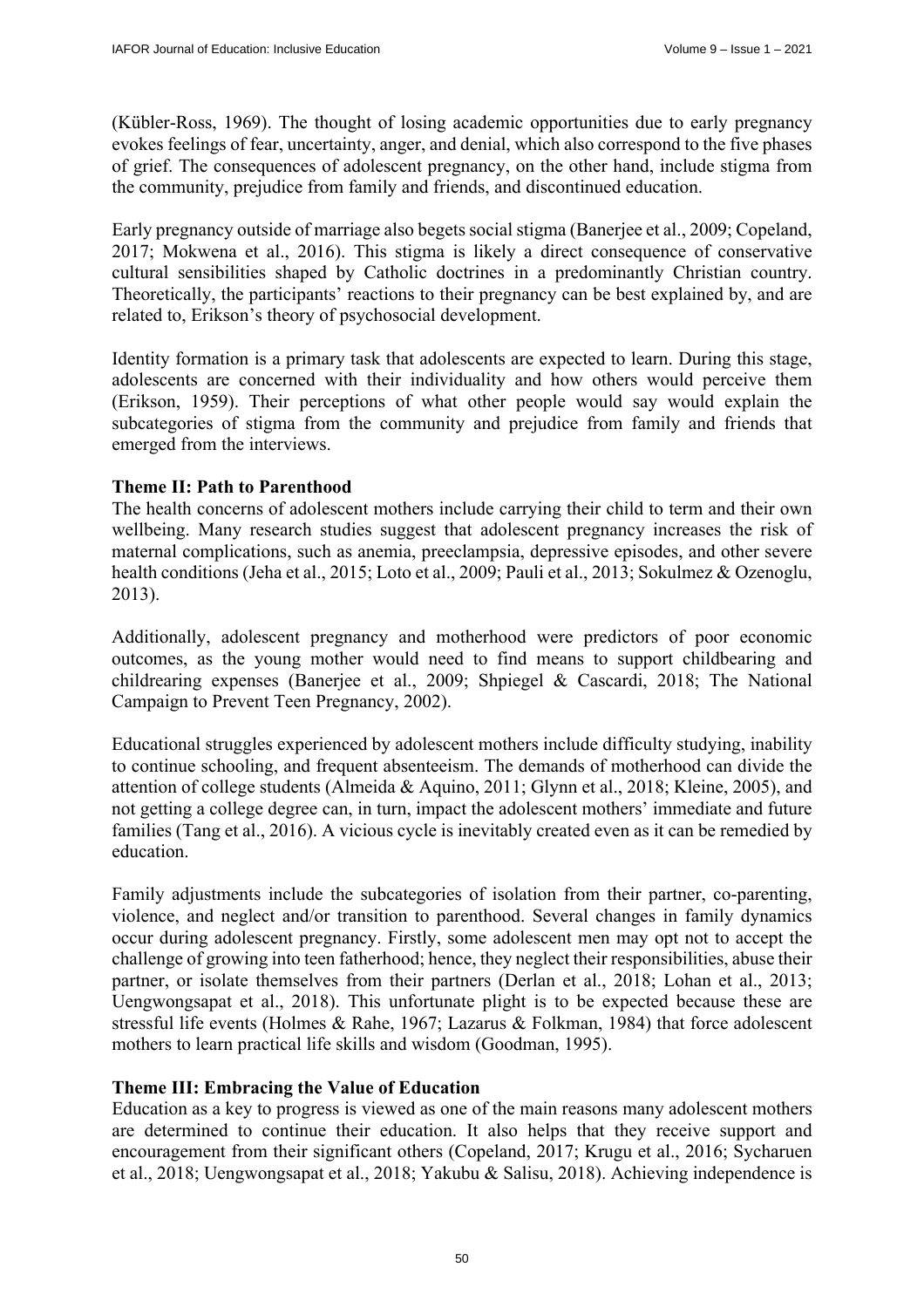important to adolescent mothers who come from troubled households, and it may be explained by their desire to break free from the stressful situation they are living in (Campero et al., 2014; Dalton, 2015; Hindin, 2014). Completing one's education is the motivation of adolescent mothers, as they are likely aware of how a college education can help them better adapt to life's challenges (Lewin, 1947; Roy, 1980).

#### **Theme IV: Standing up and Being Strong**

Support from their partner and family includes but is not limited to educational, affective, financial, and caregiving. This category demonstrates the power of support systems in enabling adolescent mothers to overcome difficult situations (Bell et al., 2013; Challa et al., 2017; Derlan et al., 2018; Loke & Lam, 2014; Mann et al., 2015; Morón-Duarte et al., 2014; Shahabuddin et al., 2017). Lessons learned include the subcategories of accepting things that will not change, maturity in one's outlook, and motivation for self-improvement. The meaningful life experiences of adolescent mothers influence them to have a more positive outlook that can serve as springboard for self-improvement (Gama Ibiapina et al., 2016).

The appreciation of education's value helps adolescent mothers actualize life lessons to improve their current state. With the difficulties they have faced, the young mothers have realized their responsibilities to ensure the welfare of the child and then develop an educational resilience despite the emotional, social, psychological, economic, and educational challenges they have faced and are likely still facing (Duckworth & Gross, 2016).

#### **Theme V: Envisioning the Family**

Adolescent mothers yearn to realize their full potential towards family development. The participants' experiences molded them to anticipate challenges in the future, and act in a socially acceptable manner (Challa et al., 2017; Gomez-Scott & Cooney, 2014; Tang et al., 2016). Resolution of conflicts reflects the reconciling experiences they experienced during the course of their pregnancy. The ideation of a united family is a common attitude among adolescent parents, as it is viewed as an important element in correct social functioning (Derlan et al., 2018; Lohan et al., 2013). These views are manifestations of what the adolescent mothers have learned after overcoming hardships (Dweck, 2000; Mezirow, 2009).

#### **Validating the Phenomenon**

The lived experiences of adolescent mothers and the stages they went through reflects Parson's AGIL paradigm. Ordeals, challenges, and hardships were perceived by the participants as circumstances they must "adapt" to. These mothers endured emotional setbacks, social disapprovals, educational struggles, economic sacrifices, domestic violence, abuse, and neglect that strengthened their worldview of education. With the life episodes they had, the adolescent mothers embraced the value of education and built their "goals and aspirations." They realized that their life is no longer centered around them, but on the welfare of their children. Adjusting to their new role, the adolescent mothers "integrate" themselves to society by standing up and being strong for their families. Having a firm resolve, they envisioned a sustainable and maintained future for their significant others. These actions have enabled the adolescent mothers to assimilate to society's expectations of responsible adulthood.

#### **Conclusion**

Consistent with the literature reviewed and social theories mentioned, it can be concluded that the lived experiences of being a pregnant adolescent while in college can be ascribed into themes, and that the adolescent mothers have evolved to become enduring and responsible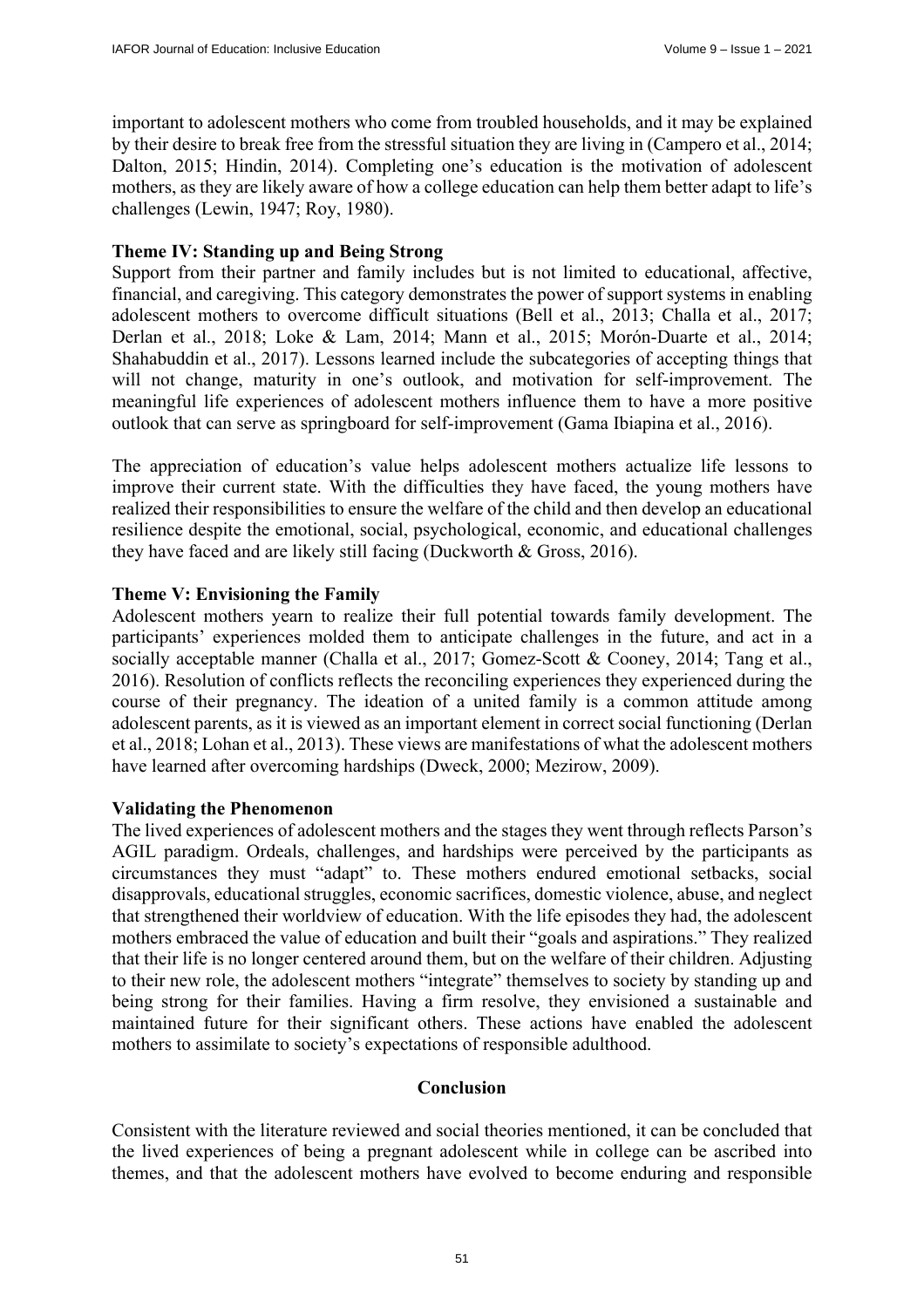adults. They have realized the importance of continuing their college education as a key to progress, independence, and improved life quality. This qualitative research shows that adolescent mothers are vulnerable in the education setting and need proper guidance to achieve their full potential.

# **Recommendations**

This phenomenological research affirms the many struggles young mothers faced during this significant life event and its positive impact. Educational administrators can learn from these young mothers in formulating inclusive and pluralistic school policies. The following recommendations are presented, considering the adolescent mothers' lived experiences:

- 1. Establish a sustainable teenage pregnancy program for college students who had adolescent pregnancy by identifying a core group.
- 2. Develop a network of support systems that can serve as an information and assistance resource for childrearing adolescents.
- 3. Create avenues for continued training and livelihood to augment for lost educational and economic opportunities brought by adolescent pregnancy.
- 4. Assimilate the educational circumstances of teenage motherhood into school policies and curriculum.
- 5. Design mechanisms to monitor and refer incidences of adolescent pregnancy in school and in the community.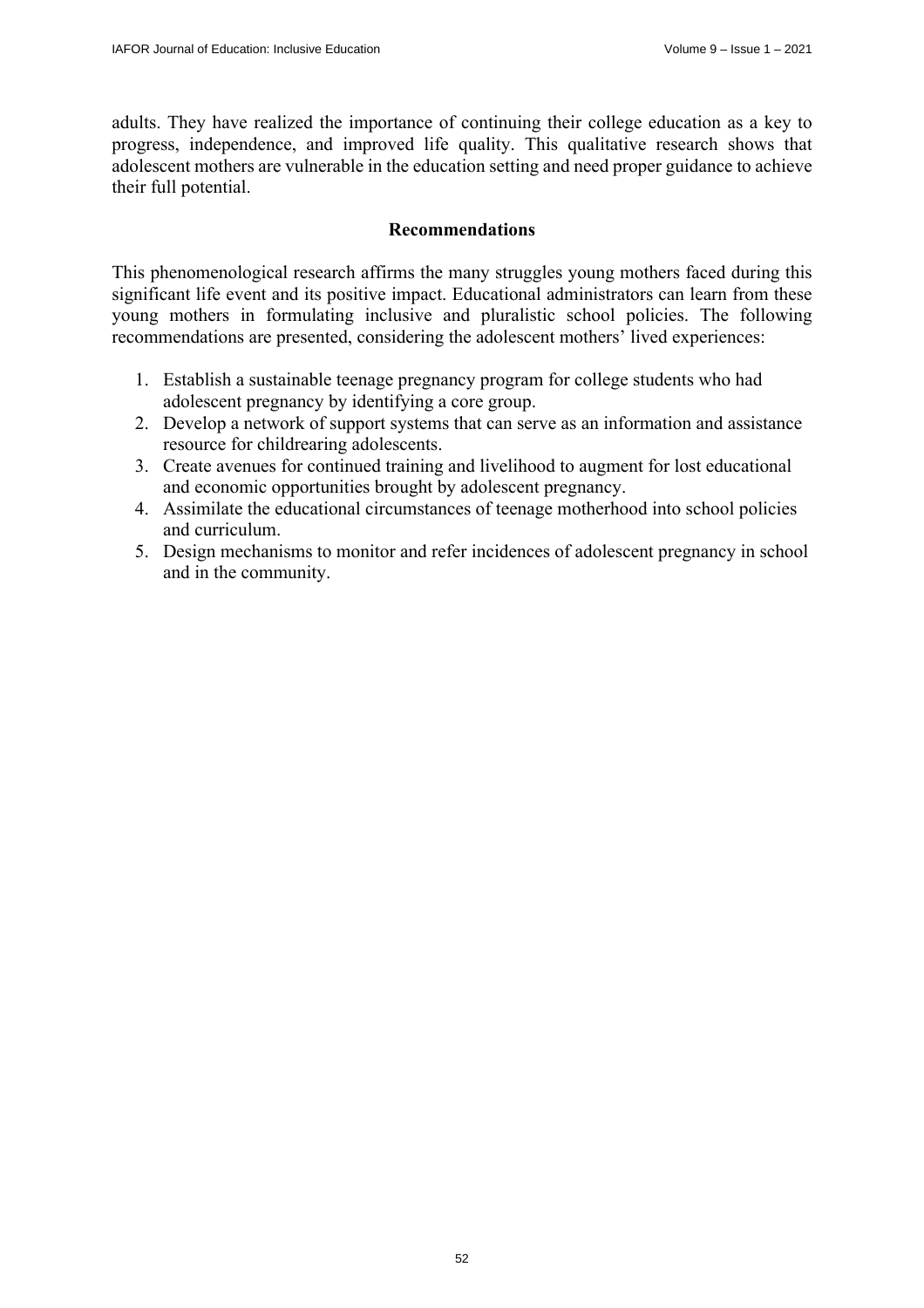# **References**

- Allen, M. S., & Walter, E. E. (2018). Personality stability and change between age 12 and 14 predicts relationships, sexual activity and same-sex sexual attraction at age 14. *Journal of Research in Personality, 74*, 95–101. <https://doi.org/10.1016/j.jrp.2018.02.009>
- Almeida, M., & Aquino, E. (2011). Adolescent pregnancy and completion of basic education: A study of young people in three state capita cities in Brazil. *Cadernos de Saude Publica* [Public Health Notebooks]*, 27*(12), 2386–2400. <https://doi.org/10.1590/s0102-311x2011001200010>
- Ampofo, S. Y., Bizimana, B., Ndayambaje, I., Karongo, V., Lawrence, K. L., & Orodho, J. A. (2015). Social and spill-over benefits as motivating factors to investment in formal education in Africa: A reflection around Ghanaian, Kenyan and Rwandan contexts. *Journal of Education and Practice, 6*(11), 134–147. <https://files.eric.ed.gov/fulltext/EJ1081670.pdf>
- Annang, L., Lian, B., Fletcher, F., & Jackson, D. (2014). Parental attitudes about teenage pregnancy: Impact on sexual risk behaviour of African American youth. *Sex Education: Sexuality, Society and Learning, 14*(2), 225–237. <https://doi.org/10.1080/14681811.2013.867480>
- Aparicio, E. M., Vanidestine, T., Zhou, K., & Pecukonis, E. V. (2016). Teenage pregnancy in Latino communities: Young adult experiences and perspectives of sociocultural factors. *Families in Society: Journal of Contemporary Social Services, 97*(1), 50–57. <https://doi.org/10.1606/1044-3894.2016.97.3>
- Asnong, C., Fellmeth, G., Plugge, E., Wai, N. S., Pimanpanarak, M., Paw, M. K., Charunwatthana, P., Nosten, F., & McGready, R. (2018). Adolescents' perceptions and experiences of pregnancy in refugee and migrant communities on the Thailand-Myanmar border: A qualitative study. *Reproductive Health, 15*. <https://doi.org/10.1186/s12978-018-0522-7>
- Banerjee, B., Pandey, G., Dutt, D., Sengupta, B., Mondal, M., & Deb, S. (2009). Teenage pregnancy: A socially inflicted hazard. *Indian Journal of Community Medicine, 34*(3), 227–231. <https://doi.org/10.4103/0970-0218.55289>
- Bell, E. R., Glover, L., & Alexander, T. (2013). An exploration of pregnant teenagers' views of the future and their decisions to continue or terminate their pregnancy: implications for nursing care. *Journal of Clinical Nursing, 23*(17), 2503–2514. <https://doi.org/10.1111/jocn.12431>
- Benett, S., Hoffman, T., & Arkins, M. (2011). A multi-professional evidence-based practice course improved allied health students' confidence and knowledge. *Journal of Evaluation in Clinical Practice, 17*(4), 635-639. <https://doi.org/10.1111/j.1365-2753.2010.01602.x>
- Bericat, E., & Sánchez Bermejo, E. (2016). Structural gender equality in Europe and its evolution over the first decade of the twentyfirst century. *Social Indicators Research, 127*, 55–81. <https://doi.org/10.1007/s11205-015-0949-y>
- Biney, A. A., & Nyarko, P. (2017). Is a woman's first pregnancy outcome related to her years of schooling? An assessment of women's adolescent pregnancy outcomes and subsequent educational attainment in Ghana. *Reproductive Health, 14*, 1–15. <https://doi.org/10.1186/s12978-017-0378-2>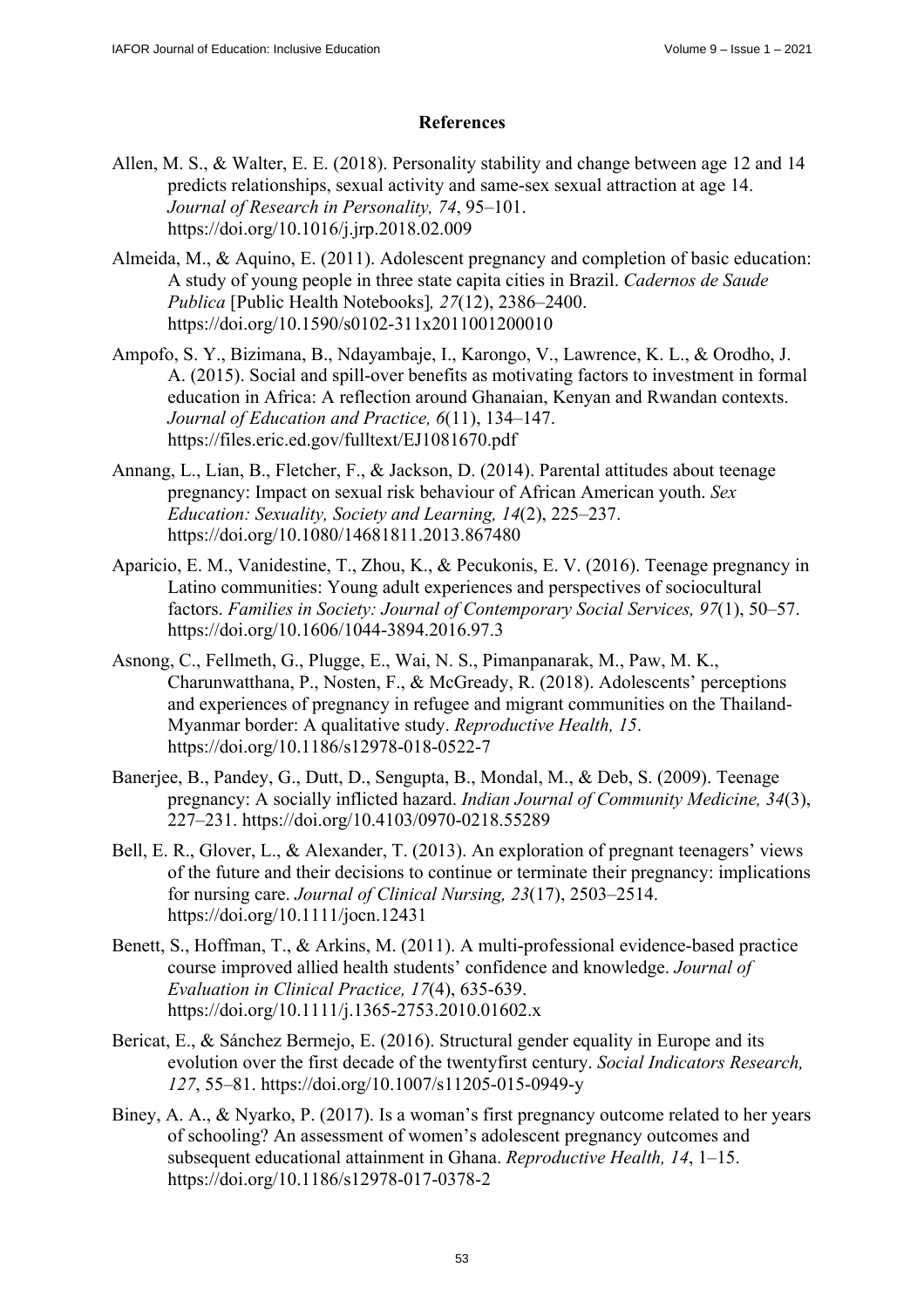- Burr, J. E., Roberts, T. A., & Bucci, J. R. (2013). Dependent adolescent pregnancy rates and risks factors for pregnancy in the military health care system. *Military Medicine, 178*(4), 412–415. <https://doi.org/10.7205/MILMED-D-12-00461>
- Caffe, S., Plesons, M., Camacho, A. V., Brumana, L., Abdool, S. N., Huaynoca, S., Mayall, K., Menard-Freeman, L., de Francisco Serpa, L., Gomez Ponce de Leon, R., & Chandra-Mouli, V. (2017). Looking back and moving forward: Can we accelerate progress on adolescent pregnancy in the Americas? *Reproductive Health, 14*, 1–8. <https://doi.org/10.1186/s12978-017-0345-y>
- Campero, L., Herrera, C., Benitez, A., Atienzo, E., González, G., & Marin, E. (2014). Incompatibility between pregnancy and educational projects, from the perspective of socially vulnerable adolescent women and men in Mexico. *Gender and Education, 26*(2), 151–167. <https://doi.org/10.1080/09540253.2014.898024>
- Challa, S., Manu, A., Morhe, E., Dalton, V. K., Loll, D., Dozier, J., Zochowski, M., Boakye, A., Adanu, R., & Hall, K. S. (2017). Multiple levels of social influence on adolescent sexual and reproductive health decision-making and behaviors in Ghana. *Women & Health, 58*(4), 434–450. <https://doi.org/10.1080/03630242.2017.1306607>
- Charlton, B. M., Roberts, A. L., Rosario, M., Katz-Wise, S. L., Calzo, J. P., Spiegelman, D., & Austin, S. B. (2018). Teen pregnancy risk factors among young women of diverse sexual orientations. *Pediatrics, 141*(4), 1–10. <https://doi.org/10.1542/peds.2017-2278>
- Chey, C. O., & Khieu, V. (2017). Cognitive domain, level of difficulty and topic distribution of the science streamin the national exit examination in Cambodia. *Cambodia Education Review, 1*(1), 33–48.
- Chi Watts, M. C., Liamputtong, P., & Mcmichael, C. (2015). Early motherhood: a qualitative study exploring the experiences of African Australian teenage mothers in greater Melbourne, Australia. *BMC Public Health, 15*(1), 1–11. <https://doi.org/10.1186/s12889-015-2215-2>
- Commission on Higher Education. (2015). *Establishing the policies and guidelines on gender and development in the Commission on Higher Education and higher education institutions.* [https://ched.gov.ph/wp-content/uploads/2017/10/CMO-no.-01-s.-](https://ched.gov.ph/wp-content/uploads/2017/10/CMO-no.-01-s.-2015.pdf) [2015.pdf](https://ched.gov.ph/wp-content/uploads/2017/10/CMO-no.-01-s.-2015.pdf)
- Copeland, R. J. (2017). Experiences of adolescent mothers in Costa Rica and the role of parental support. *Journal of Family Social Work, 20*(5), 416–432. <https://doi.org/10.1080/10522158.2017.1300114>
- Dalton, E. D. (2015). The protective effects of adolescent motherhood in South Central Appalachia. *Journal of Transcultural Nursing, 26*(4), 409–417. <https://doi.org/10.1177/1043659614524249>
- Derlan, C. L., Umaña‐Taylor, A. J., Updegraff, K. A., & Jahromi, L. B. (2018). Mothergrandmother and mother-father coparenting across time among Mexican‐origin adolescent mothers and their families. *Journal of Marriage & Family, 80*(2), 349– 366. <https://doi.org/10.1111/jomf.12462>
- Devkota, H. R., Clarke, A., Shrish, S., & Bhatta, D. N. (2018). Does women's caste make a significant contribution to adolescent pregnancy in Nepal? A study of Dalit and non-Dalit adolescents and young adults in Rupandehi district. *BMC Women's Health, 18*, 1–11. <https://doi.org/10.1186/s12905-018-0513-4>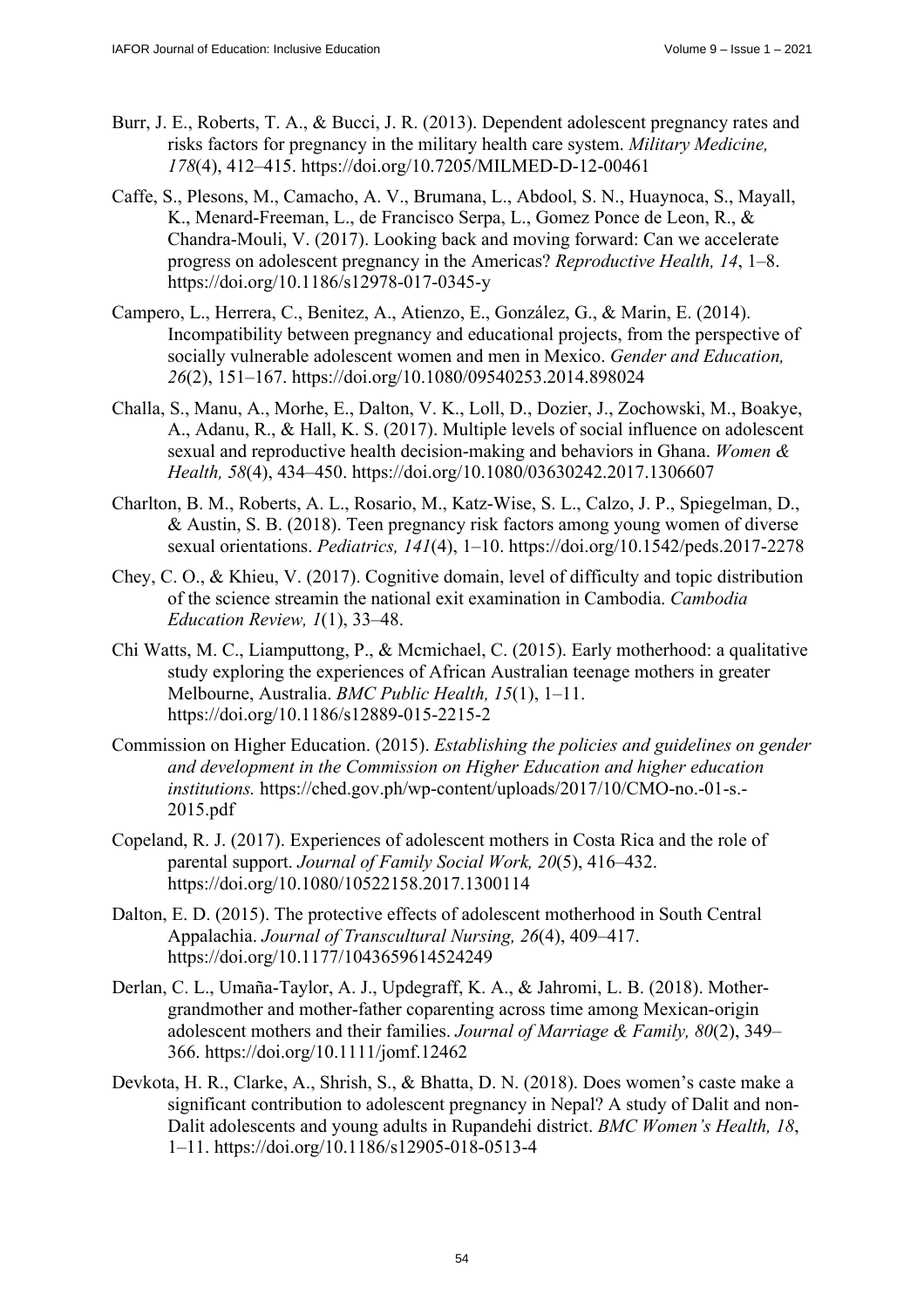- Duckworth, A. & Gross, J. (2016). Self-control and grit: Related but separable determinants of success. *Current Directions in Psychological Science, 23*(5), 319–325. <https://doi.org/10.1177/0963721414541462>
- Dweck, C. (2000). *Self-theories: Their role in motivation, personality and development*. Taylor & Francis Group.
- Epstein, M., Furlong, M., Kosterman, R., Bailey, J., King, K., Vasilenko, S., Steeger, C., & Hill, K. (2018). Adolescent age of sexual initiation and subsequent adult health outcomes. *American Journal of Public Health, 108*(6), 822–828. <https://doi.org/10.2105/AJPH.2018.304372>
- Erikson, E. (1959). *Identity and the life cycle.* International Universities Press.
- Fuller, T. R., White, C. P., Chu, J., Dean, D., Clemmons, N., Chaparro, C., Thames, J., Henderson, A., & King, P. (2018). Social determinants and teen pregnancy prevention: Exploring the role of nontraditional partnerships. *Health Promotion Practice, 19*(1), 23–30. <https://doi.org/10.1177/1524839916680797>
- Gama Ibiapina, L. S., Nery, I. S., Santiago da Rocha, S., Tolstenko Nogueira, L., Lages de Araújo, A. K., & Carreiro Santiago, A. K. (2016). Nursing care to pregnant teenagers under the optics of Callista Roy theory. *Enfermagem em Foco* [Nursing in Focus]*, 7*(3), 46–50. <https://doi.org/10.21675/2357-707X.2016.v7.n3/4.915>
- Glynn, J. R., Sunny, B. S., DeStavola, B., Dube, A., Chihana, M., Price, A. J., & Crampin, A. C. (2018). Early school failure predicts teenage pregnancy and marriage: A large population-based cohort study in northern Malawi. *PLoS ONE, 13*(5), 1–17. <https://doi.org/10.1371/journal.pone.0196041>
- Gomez-Scott, J., & Cooney, T. M. (2014). Young women's education and behavioural risk trajectories: Clarifying their association with unintended-pregnancy resolution. *Culture, Health & Sexuality, 16*(6), 648–665. <https://doi.org/10.1080/13691058.2014.898794>
- Goodman, R. (Ed.). (1995). *Pragmatism.* Routledge.
- Hang-Chuon, N. (2017). The paths of education reform. *Cambodia Education Review, 1*(1), 5–31.
- Hindin, M. (2014). Adolescent childbearing and women's attitudes towards wife beating in 25 sub-Saharan African countries. *Maternal & Child Health Journal, 18*(6), 1488– 1495. <https://doi.org/10.1007/s10995-013-1389-4>
- Holmes, T., & Rahe, R. (1967). The social readjustment rating scale. *Journal of Psychosomatic Research, 11*, 213–218. [https://doi.org/10.1016/0022-3999\(67](https://doi.org/10.1016/0022-3999))90010-4
- Hsiao-Chin, H., & Shu-Ching, L. (2014). The formation of gender education policies in Taiwan, 1995-1999. *Chinese Education & Society, 47*(4), 5–13. <https://doi.org/10.2753/CED1061-1932470401>
- Jeha, D., Usta, I., Ghulmiyyah, L., & Nassar, A. (2015). A review of the risks and consequences of adolescent pregnancy. *Journal of Neonatal Perinatal Medicine, 8*(1), 1–8. <https://doi.org/10.3233/NPM-15814038>
- Kansu-Celice, H. K., Karakaya, B., Guzel, A. I., Tasci, Y., & Erkaya, S. (2017). To evaluate the effect of pre-pregnancy body mass index on maternal and perinatal outcomes among adolescent pregnant women. *Journal of Maternal-Fetal & Neonatal Medicine, 30*(13), 1574–1578. <https://doi.org/10.1080/14767058.2016.1214122>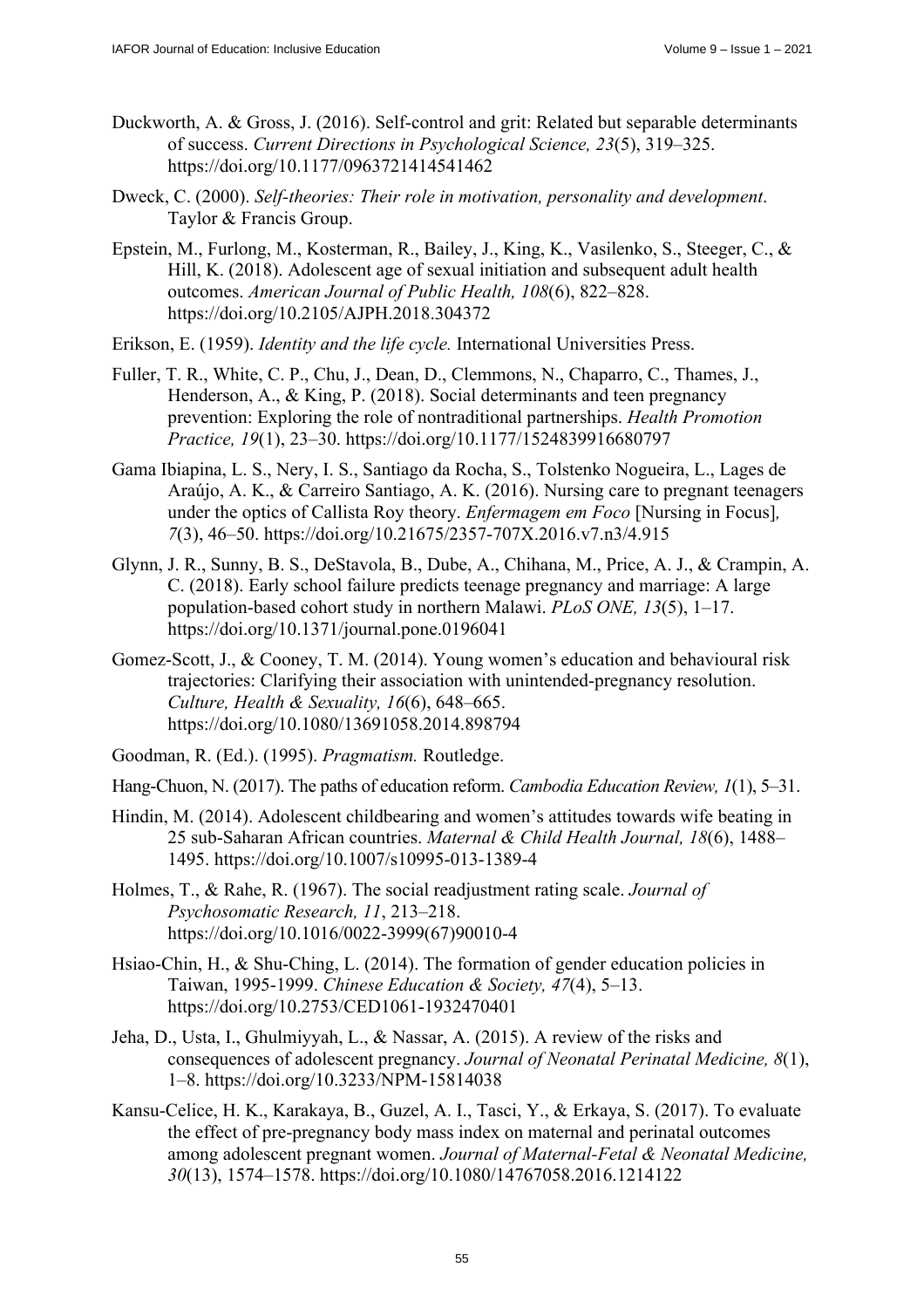- Karam, A. (2014). Education as the pathway towards gender equality. *UN Chronicle, 50*(4), 31–36. <https://doi.org/10.18356/cac203b4-en>
- Kleine, J. (2005). Adolescent pregnancy: Current trends and issues. *American Academy of Pediatrics, 116*(1), 281–286.<https://doi.org/10.1542/peds.2005-0999>
- Krugu, J. K., Mevissen, F. E., Prinsen, A., & Ruiter, R. A. (2016). Who's that girl? A qualitative analysis of adolescent girls' views on factors associated with teenage pregnancies in Bolgatanga, Ghana. *Reproductive Health, 13*, 1–12. <https://doi.org/10.1186/s12978-016-0161-9>
- Kübler-Ross, E. (1969). *On death and dying.* Scribner.
- Lazarus, R., & Folkman, S. (1984). *Stress, appraisal and dying.* Springer Publishing Company.
- Lewin, K. (1947). Frontiers in group dynamics: Concept, method and reality in social science; social equilibria and social change. *Human Relations, 1*, 5–41. <https://doi.org/10.1177/001872674700100103>
- Lloyd, S. (2010). Pregnant adolescent reflections of parental communication. *Journal of Community Health Nursing, 21*(4), 239–251. [https://doi.org/10.1207/s15327655jchn2104\\_4](https://doi.org/10.1207/s15327655jchn2104_4)
- Lohan, M., Olivari, M. G., Corkindale, C., Milani, L., Confalonieri, E., Cruise, S., O'Halloran, P., Alderdice, F., & Hyde, A. (2013). Adolescent men's pregnancy resolution choices in relation to an unintended pregnancy: A comparative analysis of adolescent men in three countries. *Journal of Family Issues, 34*(8), 1037–1058. <https://doi.org/10.1177/0192513X13484281>
- Loke, A. Y., & Lam, P. (2014). Pregnancy resolutions among pregnant teens: Termination, parenting or adoption? *BMC Pregnancy & Childbirth, 14*, 1-9. <https://doi.org/10.1186/s12884-014-0421-z>
- Loto, O., Ezechi, O., Kalu, B., Loto, A., Ezechi, L., & Ogunniyi, S. (2009). Poor obstetric performance of teenagers: Is it age- or quality of care-related? *Journal of Obstetrics and Gynaecology, 24*(4), 395–398.<https://doi.org/10.1080/01443610410001685529>
- Mann, E. S., Cardona, V., & Gómez, C. A. (2015). Beyond the discourse of reproductive choice: Narratives of pregnancy resolution among Latina/o teenage parents. *Culture, Health & Sexuality, 17*(9), 1090–1104. <https://doi.org/10.1080/13691058.2015.1038853>
- Mezirow, J. (Ed.). (2009). *Transformative learning in practice: Insights from community, workplace, and higher education.* Wiley.
- Mokwena, J. P., Govender, S., & Setwaba, M. B. (2016). Health and well-being among teenage mothers in a rural South African community. *Journal of Psychology in Africa, 26*(5), 428–431. <https://doi.org/10.1080/14330237.2016.1219539>
- Morón-Duarte, L. S., Latorre, C., & Tovar, J. R. (2014). Risk factors for adolescent pregnancy in Bogotá, Colombia, 2010: a case-control study. *Pan American Journal of Public Health, 36*(3), 179–184. <https://scielosp.org/article/rpsp/2014.v36n3/179-184/>
- Ndjukendi, A., Okitundu, D., N'situ, A., Mpaka, D., Lukeba, T., Ngoma, V., Moro, M., & Falissard, B. (2017). Adolescents en situation difficile à Kinshasa: Quelles stratégies d'adaptation? [Adolescents experiencing difficulties in Kinshasa: What coping strategies?]. *L'Evolution Psychiatrique* [Psychiatric Evolution]*, 82*(1), 75–87. <https://doi.org/10.1016/j.evopsy.2015.12.008>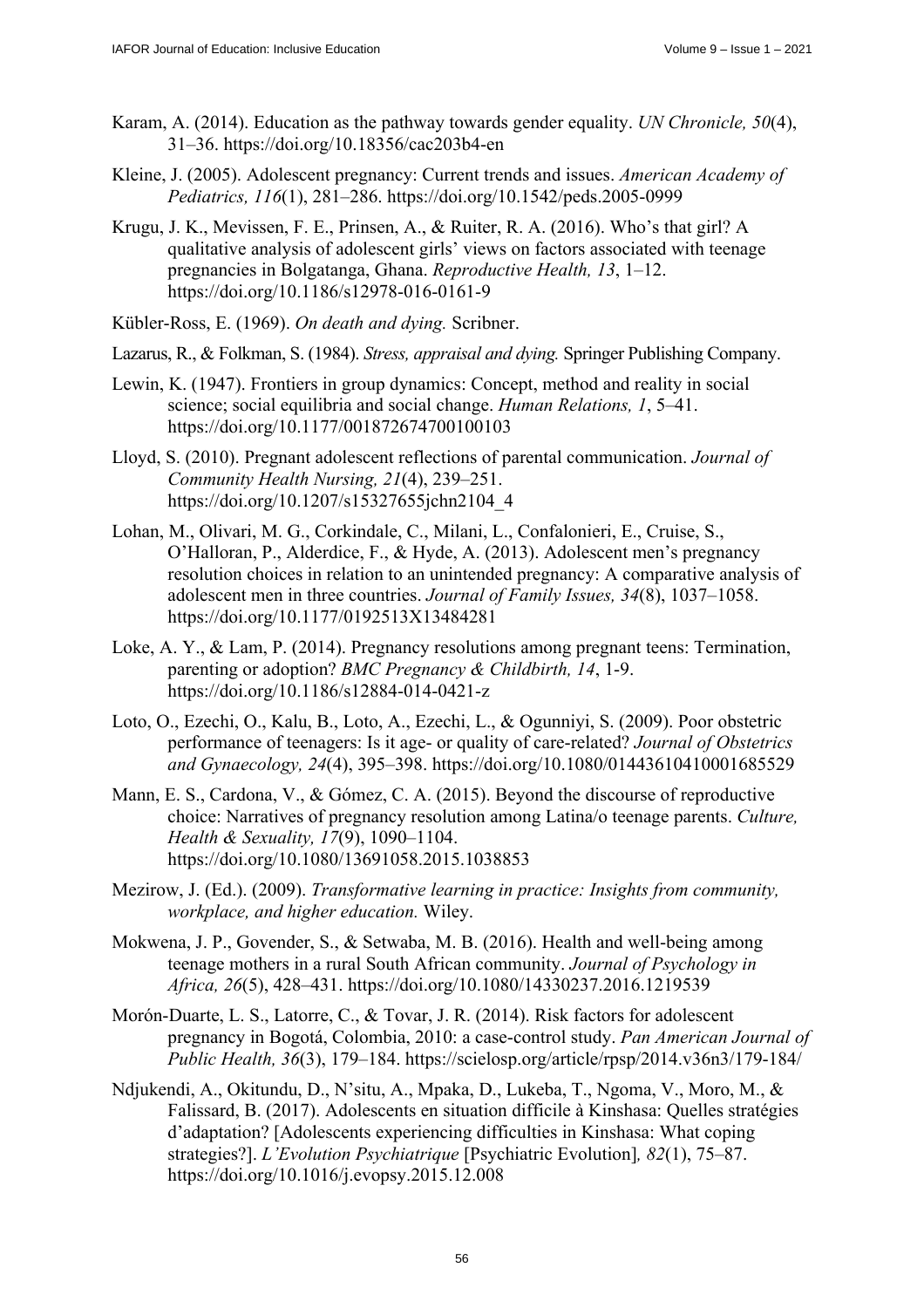- Overtoom, C. (2000). *Employability skills: An update* (ED445236). ERIC. <https://files.eric.ed.gov/fulltext/ED445236.pdf>
- Parsons, T. (1970). *The social system.* Routledge & Kegan Paul Ltd.
- Pauli, J., Lloyd, T., Kunselman, A., Stetter, C., Dodson, W., & Legro, R. (2013). Effect of adolescent pregnancy on final adult height in non-Hispanic white women. *Archives of Gynecology & Obstetrics, 288*(3), 679–682. <https://doi.org/10.1007/s00404-013-2781-4>
- Philippine Statistics Authority. (2018). *National demographic health survey 2017*. <https://dhsprogram.com/pubs/pdf/FR347/FR347.pdf>
- Philippine Commission on Women. (2008). *RA 9710: Magna carta of women act*. [https://pcw.gov.ph/assets/files/2019/04/RA-9710\\_Copy-and-IRR.pdf](https://pcw.gov.ph/assets/files/2019/04/RA-9710_Copy-and-IRR.pdf)
- Philippine Commission on Women. (2012). *Responsible parenthood and reproductive health act.* <https://pcw.gov.ph/republic-act-10354/>
- Pires, R., Araújo-Pedrosa, A., & Canavarro, M. (2014). Examining the links between perceived impact of pregnancy, depressive symptoms, and quality of life during adolescent pregnancy: The buffering role of social support. *Maternal & Child Health Journal, 18*(4), 789–800.<https://doi.org/10.1007/s10995-013-1303-0>
- Psaki, S. (2016). Addressing child marriage and adolescent pregnancy as barrier to gender parity and equality in education. *Prospects: Quarterly Review of Comparative Education, 46*(1), 109–129.<https://doi.org/10.1007/s11125-016-9379-0>
- Roy, C. (1980). The Roy adaptation model. In J. Riehl & C. Roy (Eds.), *Conceptual models for nursing practice* (2nd ed., pp. 179-193)*.* Appleton.
- Sámano, R., Martínez-Rojano, H., Robichaux, D., Rodríguez-Ventura, A. L., Sánchez-Jiménez, B., de la Luz Hoyuela, M., Godínez, E., & Segovia, S. (2017). Family context and individual situation of teens before, during and after pregnancy in Mexico City. *BMC Pregnancy & Childbirth, 17*, 382. [https://doi.or/10.1186/s12884-017-](https://doi.or/10.1186/s12884-017-1570-7) [1570-7](https://doi.or/10.1186/s12884-017-1570-7)
- Saunders, B., Sim, J., Kingstone, T., Baker, S., Waterfield, J., Bartlam, B., Burroughs, H., & Jinks, C. (2017). Saturation in qualitative research: exploring its conceptualization and operationalization. *Quality & Quantity, 52*(4), 1893–1907. <https://doi.org/10.1007/s11135-017-0574-8>
- Shah, R., Maber, E., Cardozo, M. L., & Paterson, R. (2016). *Peacebuilding, Education and Advocacy in Conflict-Affected Contexts Programme Report* (ED573879)*.* ERIC. <https://files.eric.ed.gov/fulltext/ED573879.pdf>
- Shahabuddin, A., Nöstlinger, C., Delvaux, T., Sarker, M., Delamou, A., Bardají, A., Broerse, J., & De Brouwere, V. (2017). Exploring maternal health care-seeking behavior of married adolescent girls in Bangladesh: A social-ecological approach. *PLoS ONE, 12*(1), 1–16. <https://doi.org/10.1371/journal.pone.0169109>
- Shogren, K. A., Lee, J., & Panko, P. (2017). An examination of the relationship between postschool outcomes and autonomy, psychological empowerment, and selfrealization. *Journal of Special Education, 51*(2), 115–124. <https://doi.org/10.1177/0022466916683171>